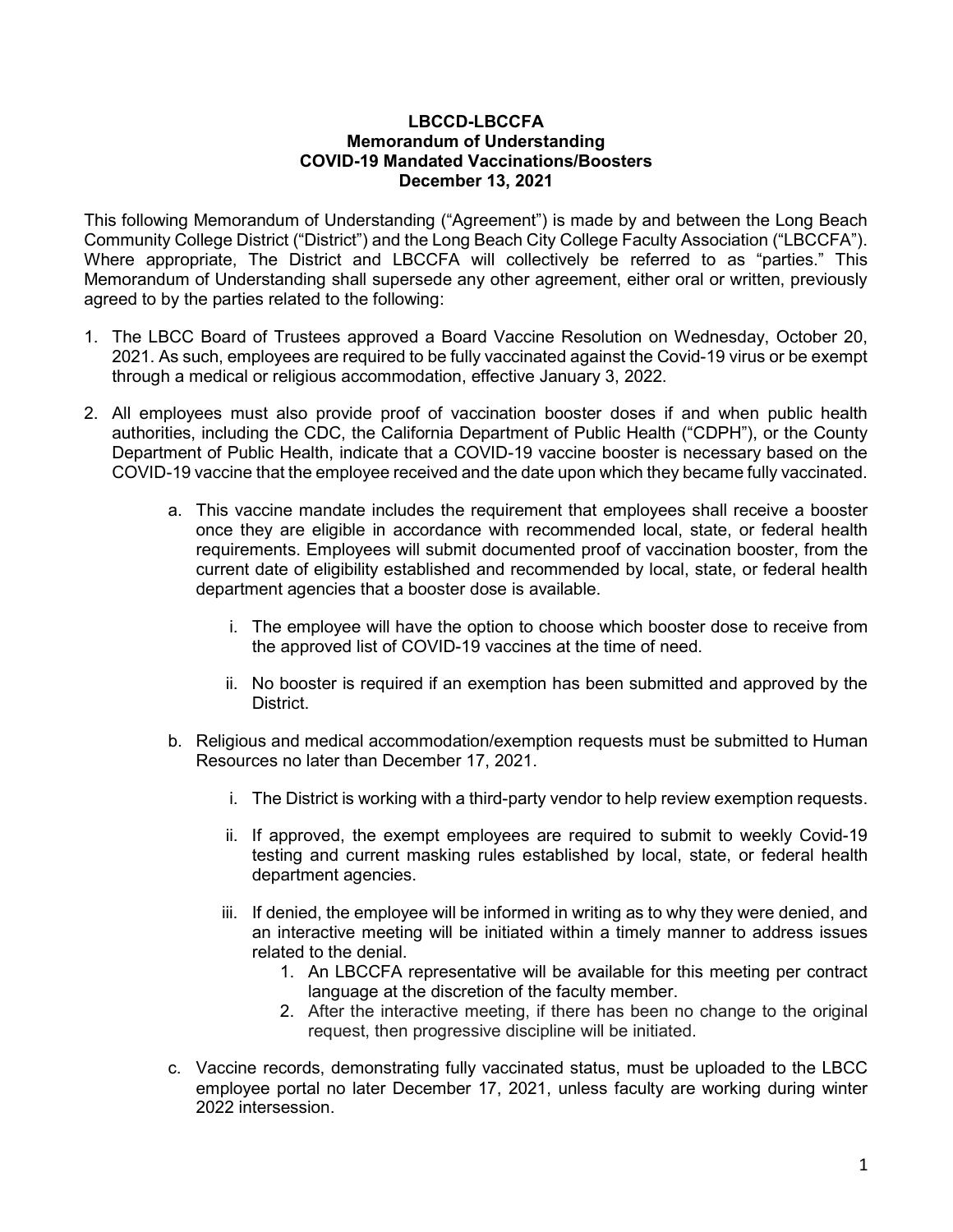- 3. Faculty currently scheduled to work during the winter intersession (January 3 through February 5, 2022) will have a deferred vaccination compliance date of February 7, 2022.
	- a. Religious and medical accommodation/exemption requests must be submitted to Human Resources no later than January 24, 2022.
		- i. The District is working with a third-party vendor to help review exemption requests.
		- ii. If approved, the exempt employees are required to submit to weekly Covid-19 testing and current masking rules established by local, state, or federal health department agencies.
		- iii. If denied, the employee will be informed in writing as to why they were denied, and an interactive meeting will be initiated within a timely manner to address issues related to the denial.
			- 1. An LBCCFA representative will be available for this meeting per contract language at the discretion of the faculty member.
			- 2. After the interactive meeting if there has been no change to the original request, then progressive discipline will be initiated.
	- b. Vaccine records, demonstrating fully vaccinated status, must be uploaded to the LBCC employee portal no later February 1, 2022.
- 4. Employees experiencing side effects, caused by a vaccine or vaccine booster, will be allocated and may charge up to 40 hours of related illness through the Vaccine Recovery Leave, which is a separate leave category from personal sick leave.
- 5. Employees who fail to upload the vaccine/booster records demonstrating fully vaccinated status by the deadlines outlined in this document, and without any authorized exemption or accommodation will be placed on a leave without pay, and the District will initiate a progressive disciplinary process, up to and including dismissal.
	- a. Employees will be barred from working their Spring 2022 load until they comply with the requirements of the vaccine/booster as listed in this MOU per the remediation steps listed below.
	- b. After employees comply with the vaccine mandate or gain an approved exemption, they will work with their area dean/administrative supervisor to coordinate a Spring 2022 load.

#### Remediation steps:

Benefits, due to unpaid leave status, may be affected during this process. Unpaid Leave – Processed at Administrative level. Suspension – Requires Board approval.

| <b>Nature of Action Requiring</b><br><b>Remediation</b> |                                                                                                                    | <b>Steps Involved in Addressing Remediation Need</b>                                                                                             |
|---------------------------------------------------------|--------------------------------------------------------------------------------------------------------------------|--------------------------------------------------------------------------------------------------------------------------------------------------|
| $\bullet$                                               | $1st$ step – failure to submit<br>vaccine/booster or exemption<br>request by deadlines listed in 2 and<br>3 above. | Verbal warning $-$<br><b>Step One:</b><br>Week one - Area<br>$\blacksquare$<br>dean/administrative supervisor<br>meets via Zoom with employee to |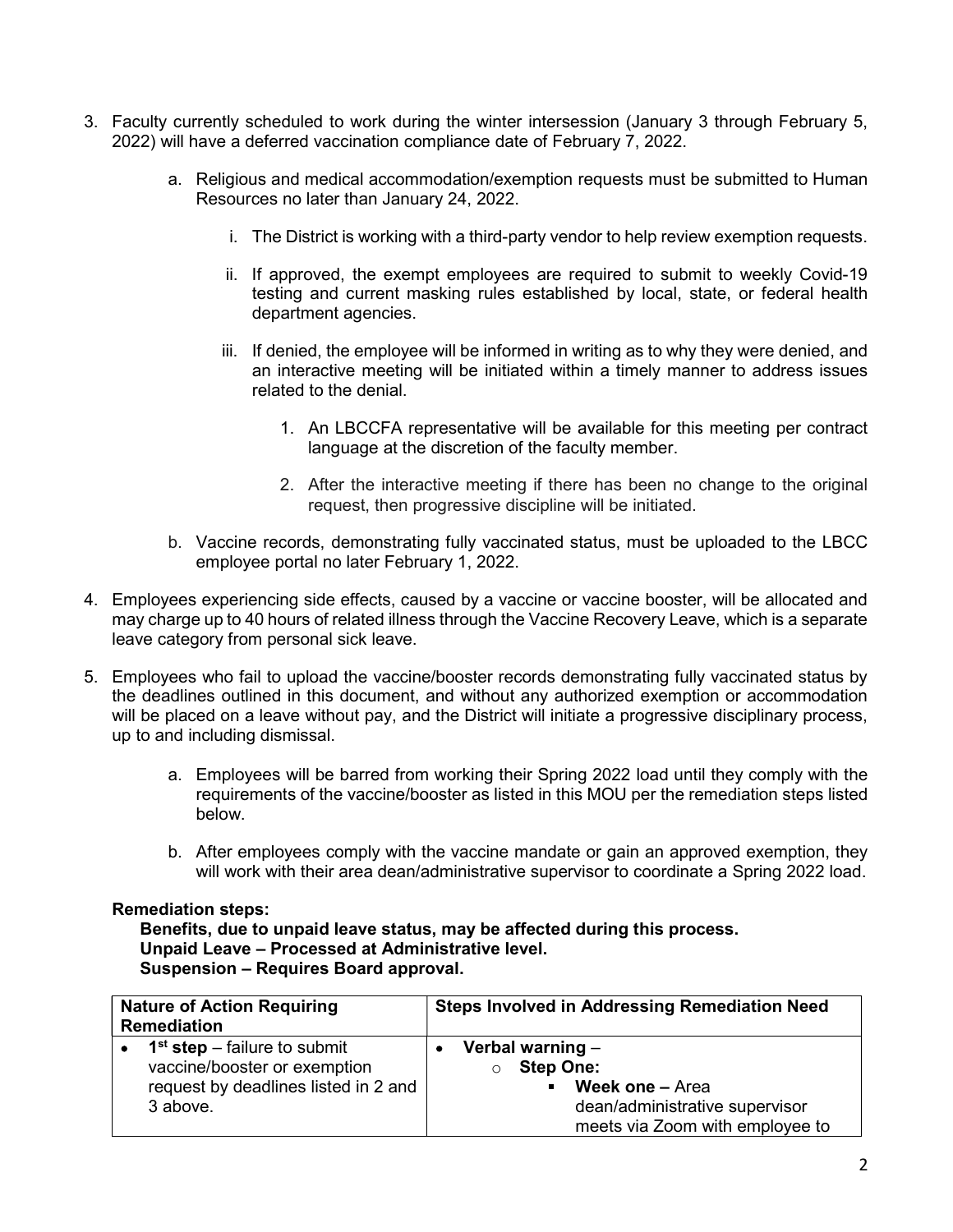|                                                                                                                                                                                    | discuss the importance of following<br>protocol and reminds employee of<br>the process and that they cannot be<br>at work or on campus and will be off<br>work in unpaid status per the<br>mandate until they comply with<br>protocol the District has in place.<br>HR will follow up with employee.<br><b>Step Two:</b><br>$\circ$<br>Week Two - Area<br>dean/administrative supervisor<br>meets via Zoom with employee to<br>discuss the importance of following<br>protocol and reminds employee of<br>the process and that they will<br>continue to be excluded from<br>campus and deemed absent without<br>leave per Resolution No. 102121A<br>in unpaid status until they comply |
|------------------------------------------------------------------------------------------------------------------------------------------------------------------------------------|----------------------------------------------------------------------------------------------------------------------------------------------------------------------------------------------------------------------------------------------------------------------------------------------------------------------------------------------------------------------------------------------------------------------------------------------------------------------------------------------------------------------------------------------------------------------------------------------------------------------------------------------------------------------------------------|
|                                                                                                                                                                                    | with mandatory vaccination<br>mandate requirements.<br>After this discussion the area<br>dean/administrative supervisor will<br>follow up via campus email to the<br>employee outlining the discussion<br>that occurred.<br>HR will follow up with employee.                                                                                                                                                                                                                                                                                                                                                                                                                           |
| $2nd$ step – continued failure to<br>submit vaccine /booster information<br>or exemption requests per item 2<br>and 3 above for three weeks after<br>the required policy deadline. | <b>Written warning</b><br>$\bullet$<br>Week 3 - Area dean/administrative<br>$\circ$<br>supervisor meets via Zoom with employee<br>and provides reminder of 1 <sup>st</sup> and 2 <sup>nd</sup> failure<br>to submit vaccine information by the<br>deadline as well as a reminder of the<br>conference summary and review of written<br>warning; submits written warning to HR with<br>the conference summary copied to the<br>written warning.<br>HR will follow up with employee.<br>$\circ$<br><b>Unpaid leave and/or benefits:</b><br>$\circ$<br>Employee will be made aware of the<br>effects to their leave and/or benefits<br>due to their unpaid leave status.                  |
| 3 <sup>rd</sup> step - failure to submit<br>vaccine/booster or exemption<br>requests information for four weeks<br>after the required policy deadline.                             | Written warning in employee's personnel file<br>Week 4 - Area dean/administrative<br>$\bigcirc$<br>supervisor meets with employee to review<br>all incidents; written letter placed into<br>employee's personnel file, with previous<br>documentation copied to the letter and<br>placed in the file.<br>Area dean/administrative supervisor<br>clarifies the following:                                                                                                                                                                                                                                                                                                               |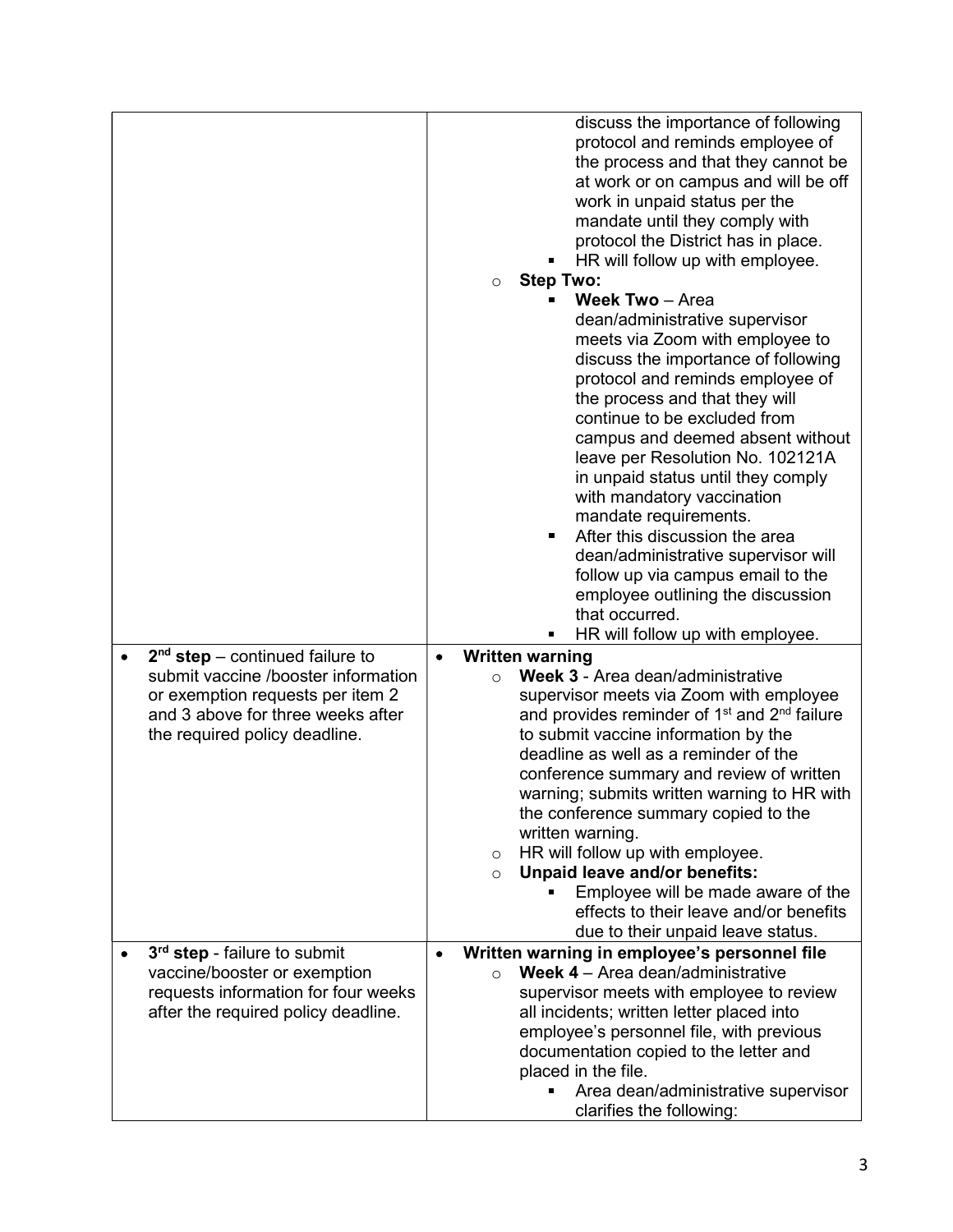|                                                                                                                                                       | This action affects the<br>employee's personnel file<br>and as a matter of discipline,<br>the employee must be given<br>an opportunity to submit a<br>rebuttal in writing per Article<br>8.5 of the CBA.<br>HR will follow up with employee.                                                                                         |
|-------------------------------------------------------------------------------------------------------------------------------------------------------|--------------------------------------------------------------------------------------------------------------------------------------------------------------------------------------------------------------------------------------------------------------------------------------------------------------------------------------|
| 4 <sup>th</sup> step - failure to submit<br>vaccine/booster or exemption<br>request information for five weeks<br>after the required policy deadline. | Suspension - 10-day suspension.<br><b>Week 5</b> - meeting via Zoom with HR and<br>$\circ$<br>area dean/administrative supervisor to<br>review all previous incidents and for<br>placement on a ten-day suspension; inform<br>employee of due process rights and<br>process; all information placed in<br>employee's personnel file. |
| 5 <sup>th</sup> step - failure to submit<br>vaccine/booster information after<br>opportunities provided above, steps<br>$1 - 4.$                      | <b>Employee termination</b> – the District will inform<br>employee of due process rights and process; all<br>information placed in employee's file.                                                                                                                                                                                  |

### For the District: For the Long Beach City College Faculty Association:

Loy Nashua<br> **Loy Nashua**<br> **Loy Nashua**<br>
Coy Nashua Vice President, Human Resources

Suzanne Engelhardt<br>President

Date <u>Dec 17, 2021</u> Date Dec 13, 2021